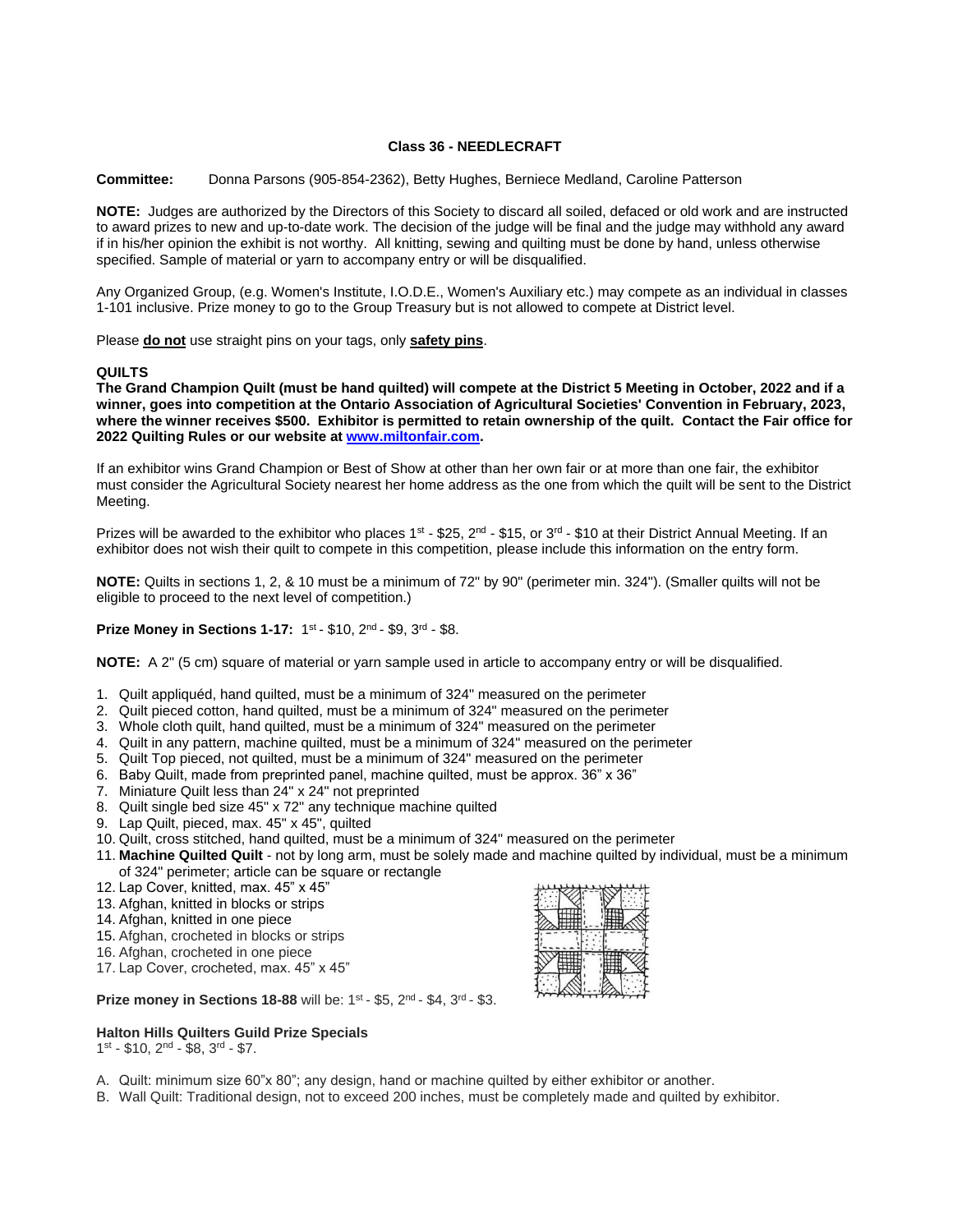- C. Wall Quilt: Abstract or representational, not to exceed 200 inches, must be designed by exhibitor, will be judged on innovative design, unusual use of materials and stitches, piecing, embellishments as well as quilting and finishing.
- D. Baby Quilt: Minimum size 30" x 36", cannot use preprinted panel, completely made and quilted by exhibitor

## **SAMPLES TO BE INCLUDED**

#### **Fair Theme: "Bushels, Bales and Tails"**

The following items are to be made using material that utilizes the fair theme:

- 18. Pair of Quilt blocks, not quilted
- 19. Apron
- 20. Tote Bag
- 21. Wall Hanging, Quilted (not over 600 sq inches)
- 22. Pair of Place Mats

# **HOUSEHOLD ITEMS – SAMPLES TO BE INCLUDED**

- 23. Cushion, crocheted
- 24. Tote bag, any media
- 25. Cushion, any other media
- 26. Quilted wall hanging, unframed, ready to hang
- 27. Plastic Bag holder
- 28. Counted cross stitch picture, framed, ready to hang, under 100 sq inches
- 29. Counted cross-stitch picture, framed, ready to hang, over 100 sq inches **Additional prize of \$5 given by the Ashgrove Women's Institute to the winner.**
- 30. Item of counted cross stitch, not a picture
- 31. Table runner
- 32. Tea cozy, knitted or crocheted displayed on a teapot
- 33. Embroidered item
- 34. Bib apron
- 35. Pair of Oven Mitts or Pot Holders
- 36. Placemats, set of two, fabric
- 37. Rug Hooking, traditional
- 38. Tea Apron
- 39. Stuffed Toy

#### **MISCELLANEOUS**

- 40. Any Hand-woven Article
- 41. Article (Woven, Knit, Crochet) using Hand Spun Fibre

#### **LADIES' WEAR**

- 42. Cowl or infinity scarf
- 43. Ladies top, any medium
- 44. Any article of machine embroider
- 45. Knitted scarf
- 46. Slacks
- 47. Jacket
- 48. Knitted slippers
- 49. Knitted Socks
- 50. Fingerless gloves or mitts, knitted
- 51. Knitted vest
- 52. Shawl
- 53. Knitted hat, mitts, scarf, headband, any combination of two
- 54. Pieced article of Clothing

#### **MEN'S WEAR**

- 55. Barbeque apron
- 56. Knitted cardigan
- 57. Gloves
- 58. Socks, 1 pair, knitted
- 59. Knitted slippers

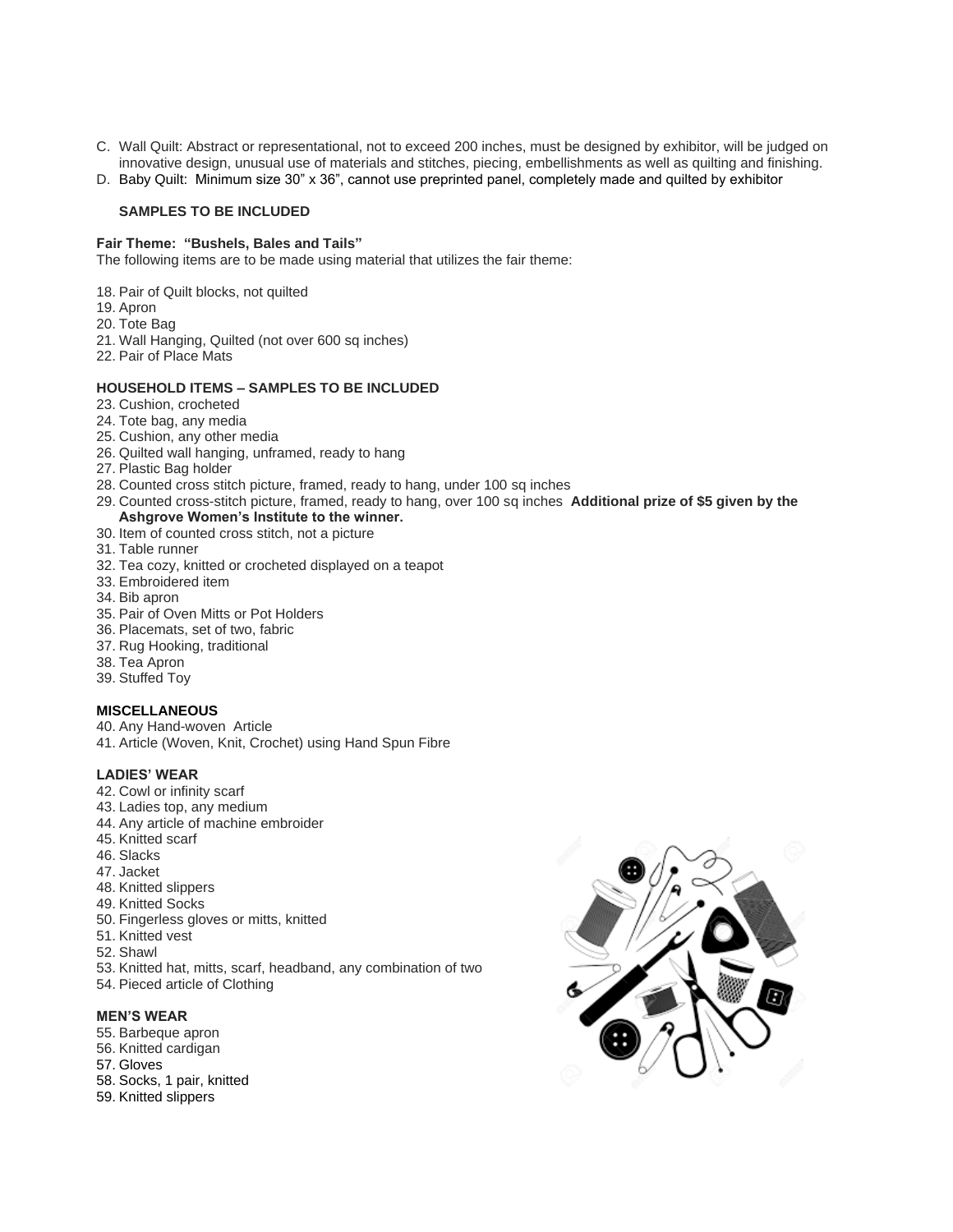- 60. Knitted mitts
- 61. Knitted hat
- 62. Scarf
- 63. Article of Clothing not listed

# **CHILDREN'S WEAR**

- 64. Cape, any media
- 65. Cardigan knitted
- 66. Slippers, knitted
- 67. Child's animal hat, knitted
- 68. Halloween costume
- 69. Fabric doll clothes
- 70. Knitted socks
- 71. Carriage cover, knitted, approx. 30" x 35"
- 72. Carriage cover, crocheted, approx. 30" x 35"
- 73. Baby's knitted set, jacket and bonnet no ribbons or ties
- 74. Baby's crocheted set, jacket and bonnet, no ribbons or ties.
- 75. Knitted doll and clothes
- 76. Pullover knitted with sleeves
- 77. Child's apron
- 78. Knitted hat and mitt set

# **CHRISTMAS CORNER**

- 79. Table Runner
- 80. Christmas Cushion
- 81. Place Mats
- 82. Christmas Stocking
- 83. Christmas ornament made from fabric
- 84. Knitted or crocheted Christmas ornament
- 85. Quilted Christmas Hanging
- 86. Crocheted snowflake
- 87. Christmas Hanging Towel
- **88. Special - Community Service Challenge**

**Items to be retained and donated to Milton District Hospital, Prize Special 1st - \$10, 2nd - \$8, 3rd - \$5**

- A. Littlest Angel preemie sweater, hat & booties, all outfits to be retained
- B. Cuddle Blanket, 30" x 30" crocheted or knitted
- C. Three Toques for newborn, knitted
- D. Adult cotton hat for Cancer Patients, knitted or crocheted **SPECIAL: \$25 Gift Certificate from "The Flower Mill" to the 1st place winner in Section "D" only.**
- E. Child's cancer hat for boy or girl, knitted with soft wool.

# **HALTON SENIOR CITIZENS' DIVISION (60 years and older)**

**Prize money in Sections 89-101** will be:  $1^{st}$  - \$5,  $2^{nd}$  - \$4,  $3^{rd}$  - \$3,  $4^{th}$  - \$2.

- 89. Cotton Knitted Dish Cloths, set of three
- 90. Any article hand embroidered
- 91. Quilt Block, not larger than 12" x 12", not quilted and mounted
- 92. Knitted shawl
- 93. Crocheted animal
- 94. Fabric shopping bag
- 95. Crocheted dish cloths, set of three
- 96. Hanging towel for fridge
- 97. Busy Blanket (for Alzheimer's patients) 24" X 24"
- 98. Crocheted Christmas Ornament
- 99. 2 Christmas placemats
- 100.Christmas Table Runner
- 101.Purse any media. Minimum 9" x 9"